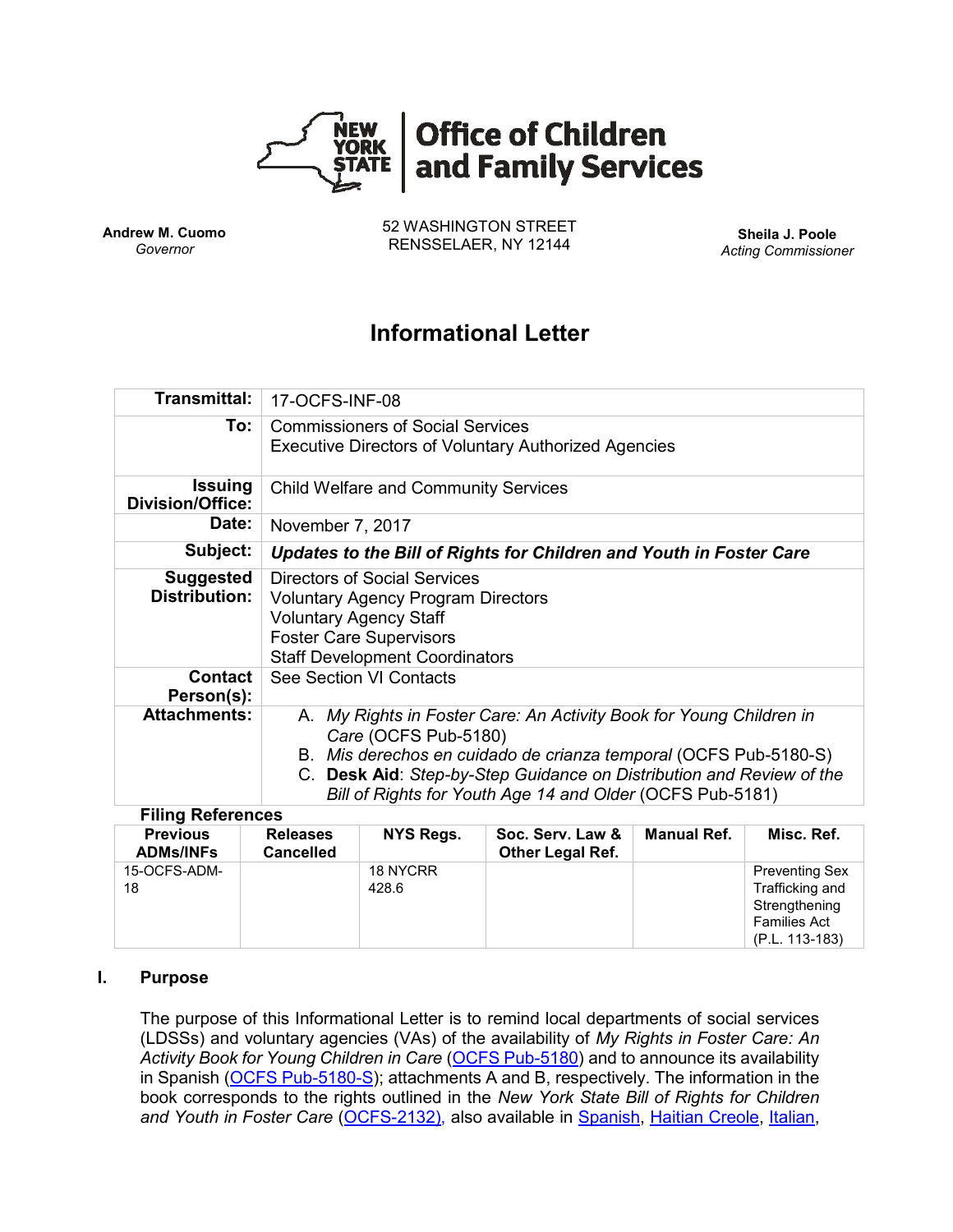[Korean,](http://ocfs.ny.gov/main/Forms/Foster_Care/OCFS-2132-KO.pdf) [Russian,](http://ocfs.ny.gov/main/Forms/Foster_Care/OCFS-2132-RU.pdf) and [traditional Chinese\)](http://ocfs.ny.gov/main/Forms/Foster_Care/OCFS-2132-TC.pdf). The purpose of *My Rights in Foster Care: An Activity Book for Young Children in Care* is to assist younger children in foster care in learning about their rights.

Older children in care (age 14 and above) must be given a copy of the entire Bill of Rights, have their rights explained to them, and sign the statement acknowledging receipt of the Bill of Rights.<sup>1</sup> This document is more appropriate for older youth and contains concepts difficult for younger children to readily understand.

## **II. Background**

The Bill of Rights was initially released on December 30, 2014, by the New York State Office of Children and Family Services (OCFS), and was the result of collaboration between youth in foster care and OCFS. 2

The provision of a Bill of Rights to all youth in foster care who attained the age of 14 became a statutory requirement on September 1, 2015, with the enactment of the federal Preventing Sex Trafficking and Strengthening Families Act (P.L. 113-183, hereinafter "the Act"). A corresponding amendment to New York State regulation<sup>3</sup> was made to implement the Act's Bill of Rights requirements. OCFS issued Administrative Directive 15-OCFS-ADM-18, *New York State Bill of Rights for Children and Youth in Foster Care*, on September 9, 2015. The policy provided direction to LDSSs and VAs on the implementation of the requirement. The content of the Bill of Rights was also amended from what was issued in 2014. The desk aid accompanying this policy, *Step-by-Step Guidance on Distribution and Review of the Bill of Rights for Youth Age 14 and Older* (Attachment C)*,* includes an implementation plan for the Bill of Rights applicable to older youth in foster care.

Effective communication is crucial for establishing trust and building a successful relationship with youth in foster care.<sup>4</sup> Written or visual tools can be especially helpful to young children, such as working with the youth to draft timelines or create "before" and "after" drawings. A concrete, play-based, trauma-sensitive approach allows children to explore and develop a clearer narrative as they are provided an explanation of the Bill of Rights. Activities in the booklet offer a helpful engagement tool to help children in foster care identify emotions, explore aspects of their personal lives that serve as coping mechanisms, and provide valuable resource information.

### **III. Program Implications**

LDSSs and VAs should continue to promote the well-being of all children and youth in foster care by providing and explaining the Bill of Rights to all children ages 5-13 who are in foster care.

LDSSs and VAs are reminded of their legal obligation to provide youth age 14 and older in foster care with a copy of the OCFS issued Bill of Rights and sign an acknowledgement that they have received the document and have had their rights explained to them.<sup>5</sup>

 $\overline{a}$ <sup>1</sup> 15-OCFS-ADM-18, *New York State Bill of Rights for Children and Youth in Foster Care.*

<sup>2</sup> Ibid.

<sup>3</sup> 18 NYCRR 428.6.

<sup>4</sup> Reitman, Karen A., *Attorneys for Children Guide to Interviewing Clients: Integrating Trauma Informed Care and Solution Focused Strategies*, 2011.

<sup>5</sup> 15-OCFS-ADM-18, *New York State Bill of Rights for Children and Youth in Foster Care*.